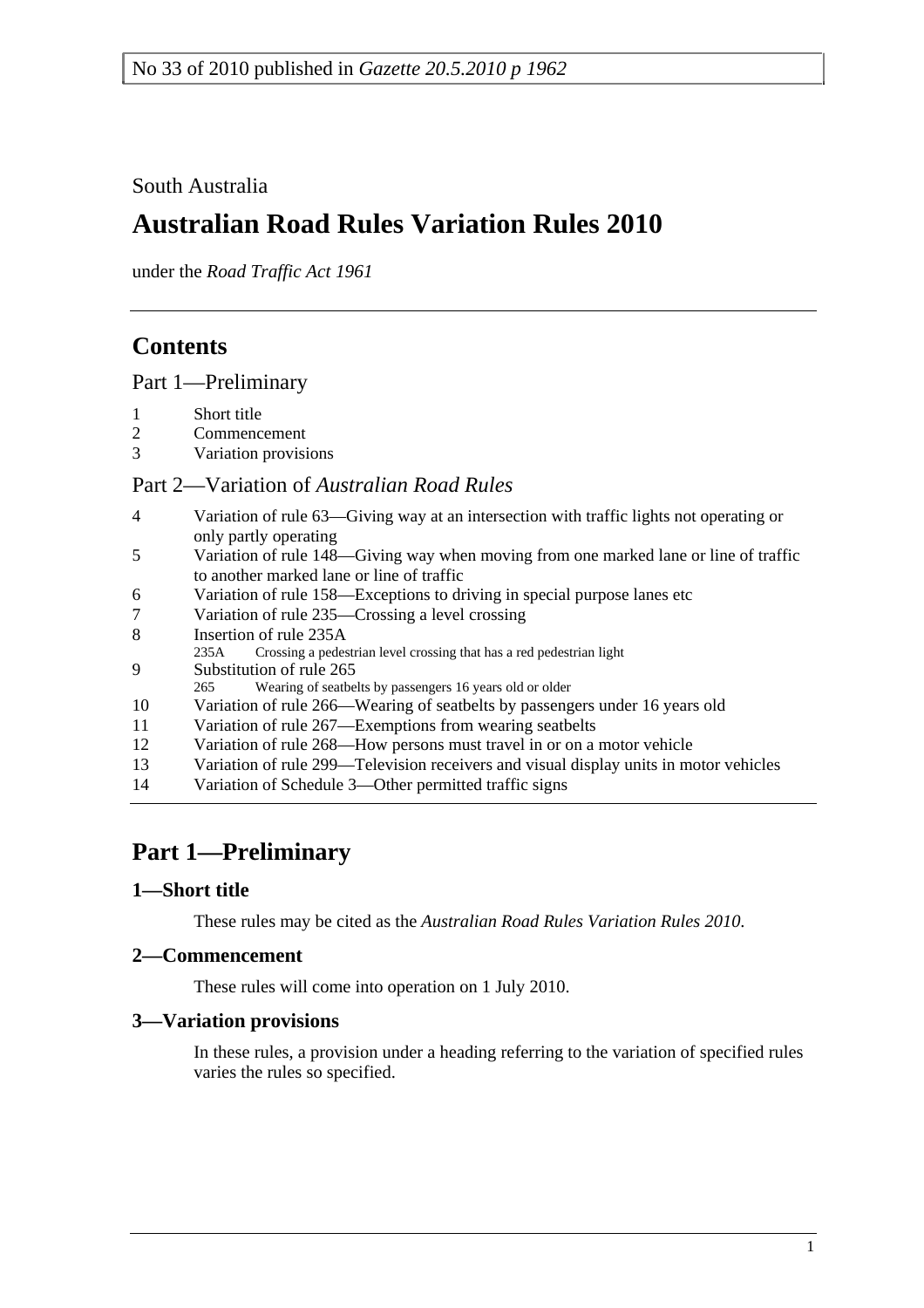## **Part 2—Variation of** *Australian Road Rules*

### **4—Variation of rule 63—Giving way at an intersection with traffic lights not operating or only partly operating**

Rule 63—after subrule (3), including the notes and the diagram, insert:

(4) Subrule (3) does not apply if the intersection is a roundabout.

**Note 1—** 

*Roundabout* is defined in the dictionary.

**Note 2—** 

Rule 114 requires a driver entering a roundabout to give way to any vehicle in the roundabout and to any tram that is entering or approaching the roundabout.

### **5—Variation of rule 148—Giving way when moving from one marked lane or line of traffic to another marked lane or line of traffic**

Rule 148(1), examples, example 2—delete example 2 and substitute:

Example 2



#### **6—Variation of rule 158—Exceptions to driving in special purpose lanes etc**

Rule 158(4), definition of *permitted distance*, (a)—after "bicycle lane" insert:

or a tram lane

#### **7—Variation of rule 235—Crossing a level crossing**

(1) Rule 235(1), note—delete the note and substitute:

**Note 1—** 

*Level crossing* is defined in rule 120.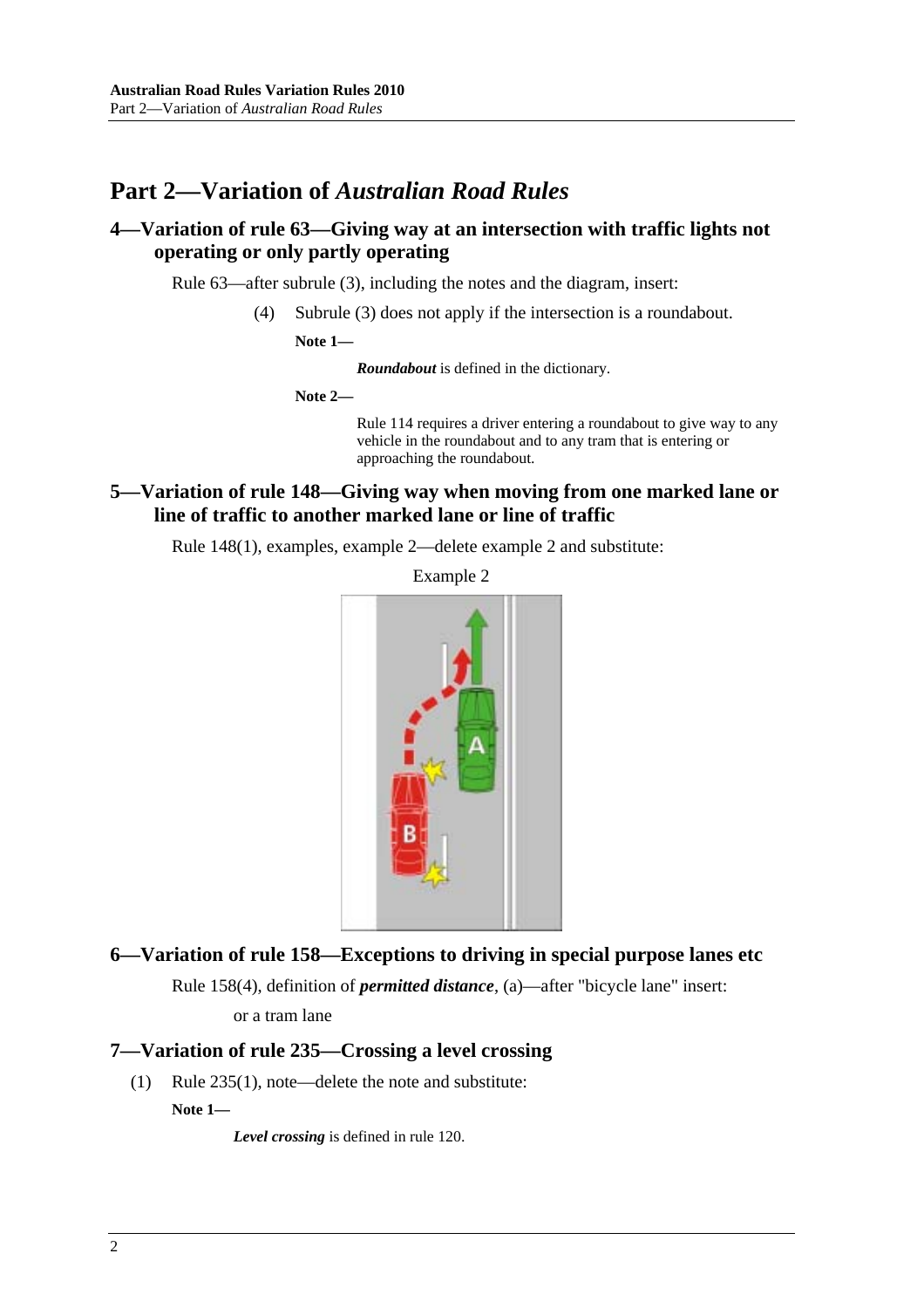**Note 2—** 

If the pedestrian facility is a footpath or shared path at which there is a red pedestrian light, rule 235A imposes further obligations on pedestrians using the facility.

- (2) Rule 235—after subrule (2), including the example for subrule (2)(e) and the note, insert:
	- (2A) If any of the following events occurs after a pedestrian has started to cross a railway line, or tram tracks, at a level crossing, he or she must finish crossing the line or tracks without delay:
		- (a) warning lights start flashing, or warning bells start ringing;
		- (b) a gate, boom or barrier starts to close;
		- (c) a train or tram approaches the crossing.

Offence provision.

#### **8—Insertion of rule 235A**

After rule 235 insert:

#### **235A—Crossing a pedestrian level crossing that has a red pedestrian light**

 (1) A *pedestrian level crossing* is an area where a footpath or shared path crosses a railway or tram tracks at substantially the same level. **Note—** 

*Footpath*, *shared path* and *tram tracks* are defined in the dictionary.

 (2) If a pedestrian approaches a pedestrian level crossing that has a red pedestrian light, he or she must not start to cross the crossing while the light is red.

Offence provision.

**Note—** 

*Red pedestrian light* is defined in the dictionary.

 (3) If a red pedestrian light at a pedestrian level crossing appears after a pedestrian has started to cross the crossing, he or she must finish crossing the crossing without delay.

Offence provision.

**Note—** 

*Red pedestrian light* is defined in the dictionary.

Red pedestrian light showing red pedestrian symbol

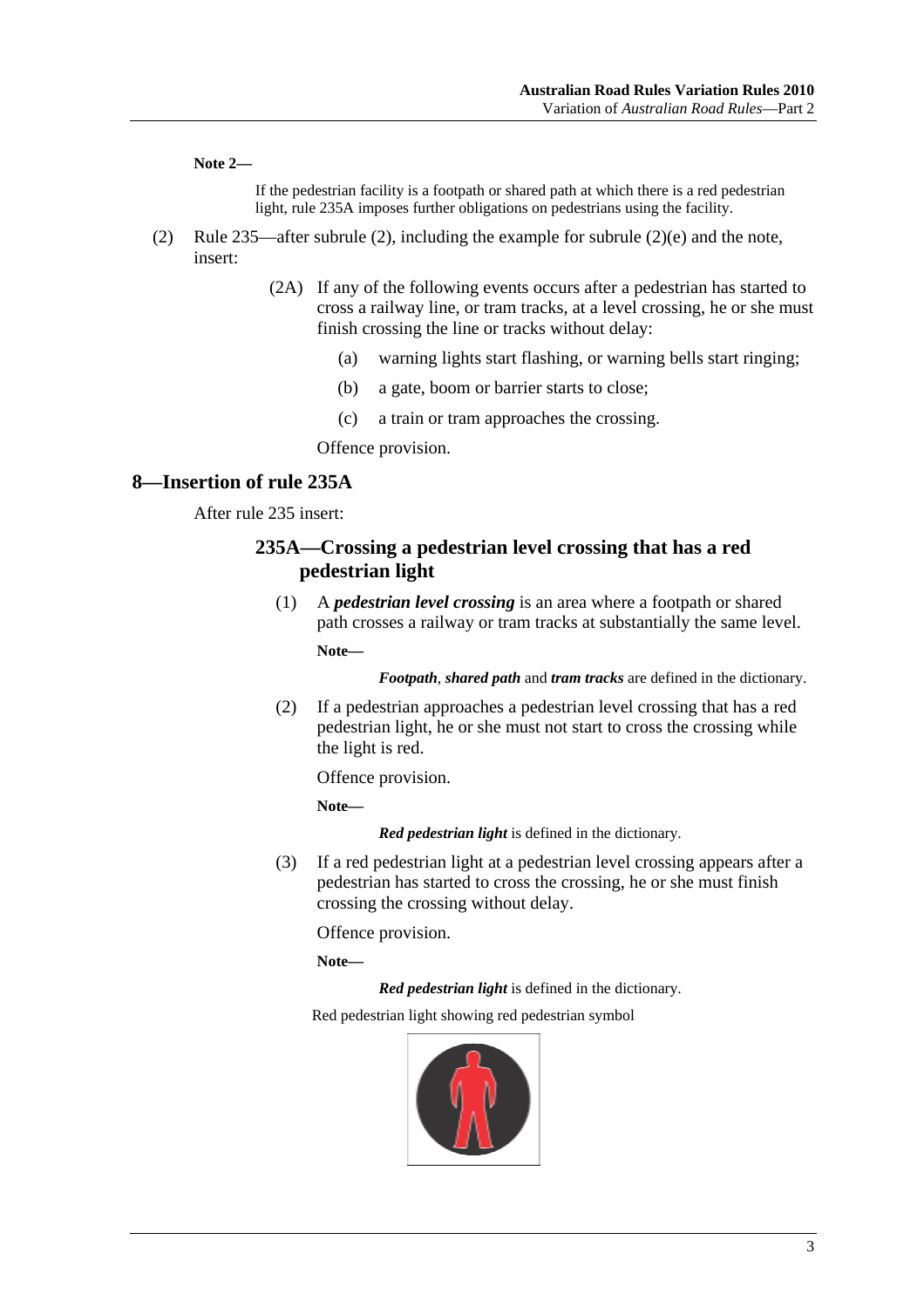#### **9—Substitution of rule 265**

Rule 265—delete the rule and substitute:

#### **265—Wearing of seatbelts by passengers 16 years old or older**

- (1) A passenger in or on a motor vehicle that is moving, or that is stationary but not parked, must comply with subrule (2) if he or she:
	- (a) is 16 years old or older; and
	- (b) is not exempt from wearing a seatbelt under rule 267.

Offence provision.

- (2) The passenger:
	- (a) must occupy a seating position that is fitted with a seatbelt; and
	- (b) must not occupy the same seating position as another passenger (whether or not the other passenger is exempt from wearing a seatbelt under rule 267); and
	- (c) must wear the seatbelt properly adjusted and fastened.
- (3) The driver of a motor vehicle (except a bus or taxi) that is moving, or that is stationary but not parked, must ensure that each passenger in or on the vehicle who is 16 years old or older complies with subrule (2), unless the passenger is exempt from wearing a seatbelt under rule 267.

Offence provision.

**Note—** 

*Bus*, *motor vehicle*, *park* and *taxi* are defined in the dictionary.

### **10—Variation of rule 266—Wearing of seatbelts by passengers under 16 years old**

- (1) Rule 266(2), (3) and (4)—delete subrules (2), (3) and (4) and substitute:
	- (2) If the passenger is less than 6 months old, he or she must be restrained in a suitable and properly fastened and adjusted rearward facing approved child restraint.

**Note 1—** 

*Approved child restraint* is defined in subrule (7) and *rearward facing* is defined in subrule (6A).

```
Note 2—
```
See subrule (4B) if a passenger cannot safely be restrained as required by this subrule because of his or her height or weight.

- (2A) If the passenger is 6 months old or older, but is less than 4 years old, he or she must be restrained in a suitable and properly fastened and adjusted:
	- (a) rearward facing approved child restraint; or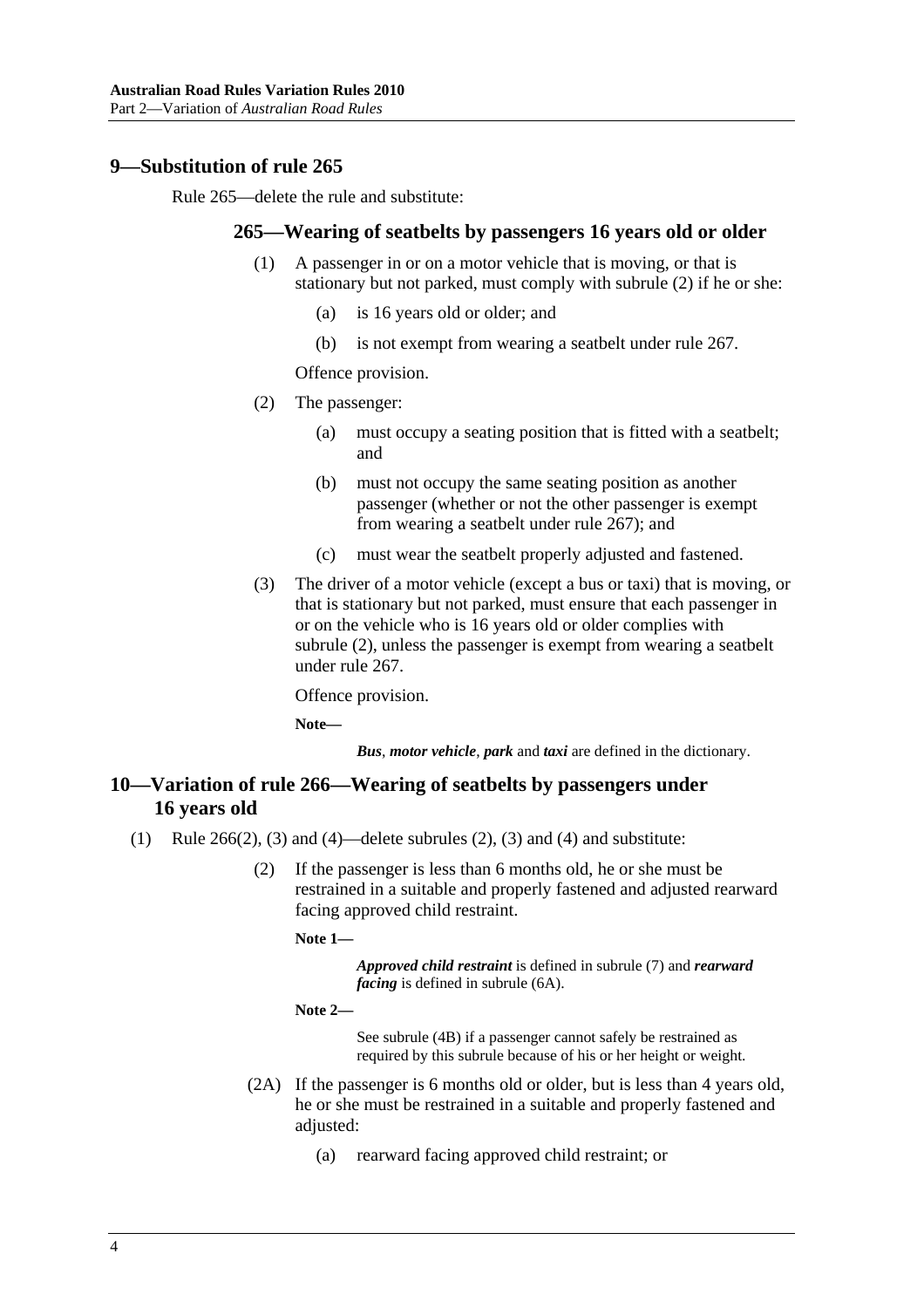(b) forward facing approved child restraint that has an inbuilt harness.

**Note 1—** 

*Approved child restraint* is defined in subrule (7) and *forward facing* and *rearward facing* are defined in subrule (6A).

**Note 2—** 

See subrule (4C) if a passenger cannot safely be restrained as required by this subrule because of his or her height or weight.

- (2B) If the passenger is 4 years old or older, but is less than 7 years old, he or she must:
	- (a) be restrained in a suitable and properly fastened and adjusted forward facing approved child restraint that has an inbuilt harness; or
	- (b) be placed on a properly positioned approved booster seat and be restrained by a seatbelt that is properly adjusted and fastened; or
	- (c) if he or she is seated in a seating position in a part of the vehicle that is designed primarily for the carriage of goods:
		- (i) be restrained by a suitable lap and sash type seatbelt that is properly adjusted and fastened; or
		- (ii) have the midsection of his or her body restrained by a suitable lap type seatbelt that is properly adjusted and fastened, and have his or her upper body restrained by an approved child safety harness that is properly adjusted and fastened.
	- **Note 1—**

*Approved child restraint* and *approved booster seat* are defined in subrule (7) and *forward facing* is defined in subrule (6A).

**Note 2—** 

See subrule (4D) if a passenger cannot safely be restrained as required by this subrule because of his or her height or weight.

**Note 3—** 

In relation to paragraph (b), subrule (4E) permits an approved child safety harness to be worn instead of the sash part of a lap and sash seatbelt.

**Note 4—** 

In relation to paragraph (c), under rule 268(2) a person may only occupy a seating position in a part of a vehicle that is designed primarily for the carriage of goods if that position is suitable for the size and weight of the person.

 (3) A passenger who is under 4 years old must not be in the front row of seats of a motor vehicle that has 2 or more rows of seats.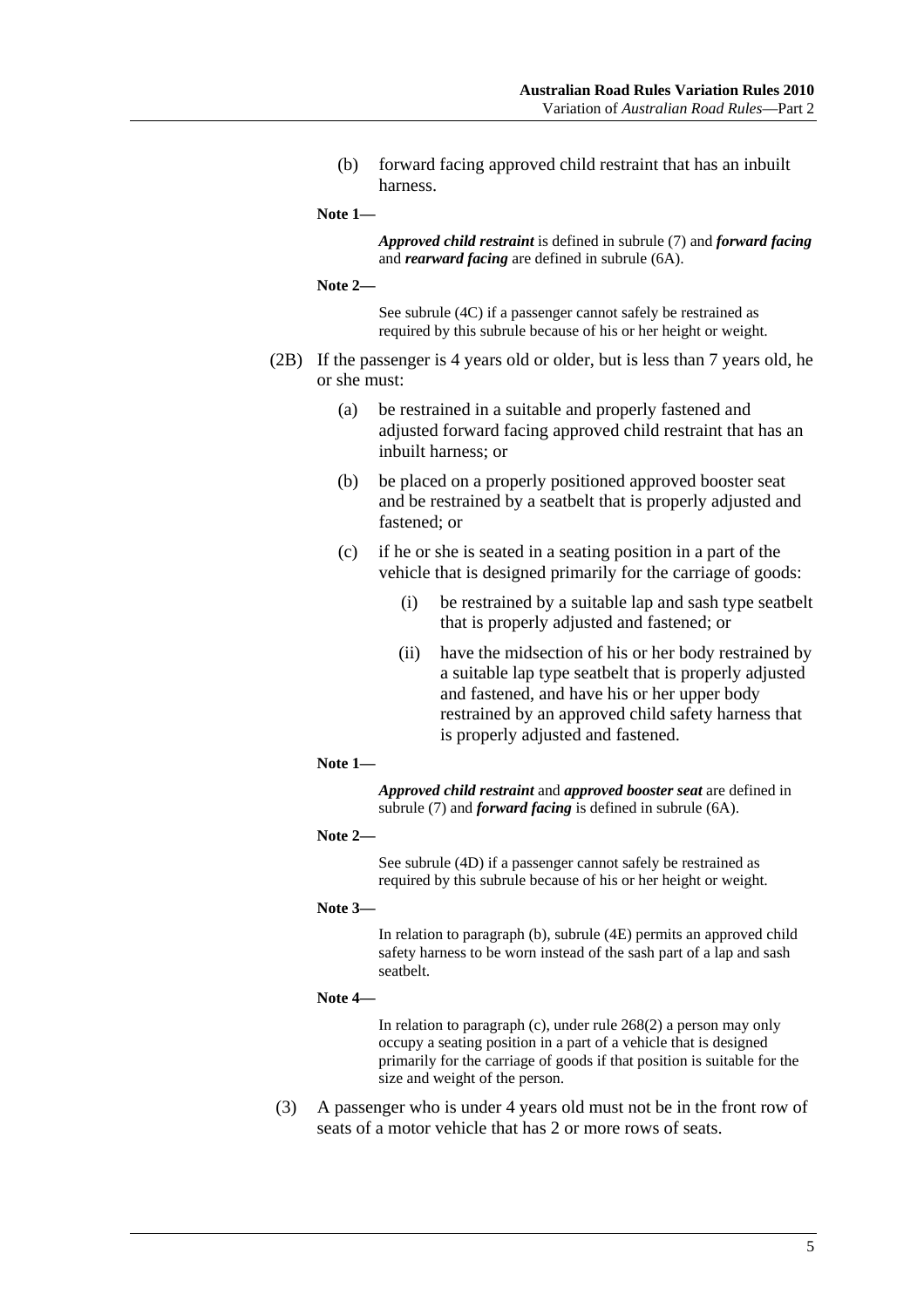- (3A) A passenger who is 4 years old or older, but is less than 7 years old, must not be in the front row of seats of a motor vehicle that has 2 or more rows of seats unless all of the other seats in the row or rows behind the front row are occupied by passengers who are also under 7 years old.
- (4) If the passenger is 7 years old or older but under 16 years old:
	- (a) he or she must be restrained in a suitable approved child restraint that is properly adjusted and fastened; or
	- (b) he or she:
		- (i) must occupy a seating position that is fitted with a suitable seatbelt; and
		- (ii) must not occupy the same seating position as another passenger (whether or not the other passenger is exempt from wearing a seatbelt under rule 267); and
		- (iii) must wear the seatbelt properly adjusted and fastened.

**Note—** 

In relation to paragraph (b)(iii), subrule (4E) permits an approved child safety harness to be worn instead of the sash part of a lap and sash seatbelt.

- $(4A)$  Subrules  $(2)$ ,  $(2A)$ ,  $(2B)$  and  $(4)$  do not apply if the passenger is exempt from wearing a seatbelt under rule 267.
- (4B) If a passenger cannot safely be restrained as required by subrule (2) because of his or her height or weight, he or she must be restrained as if subrule (2A) applied to him or her.
- (4C) If a passenger cannot safely be restrained as required by subrule (2A) or (4B) because of his or her height or weight, he or she must be restrained as if subrule (2B) applied to him or her.
- (4D) If a passenger cannot safely be restrained as required by subrule (2B) or (4C) because of his or her height or weight, he or she must be restrained as if subrule (4) applied to him or her.
- (4E) In the case of a passenger sitting in a seating position that is fitted with a lap and sash type seatbelt, it is sufficient compliance with subrule  $(2B)(b)$  or  $(4)(b)(iii)$ , as the case may be, if, instead of using the sash part of the seatbelt, an approved child safety harness that is properly adjusted and fastened is used to restrain the upper body of the passenger.

**Note—** 

*Approved child safety harness* is defined in subrule (7).

(2) Rule 266(5)—delete "from subrule (2)" and substitute:

from subrules  $(2)$ ,  $(2A)$  and  $(2B)$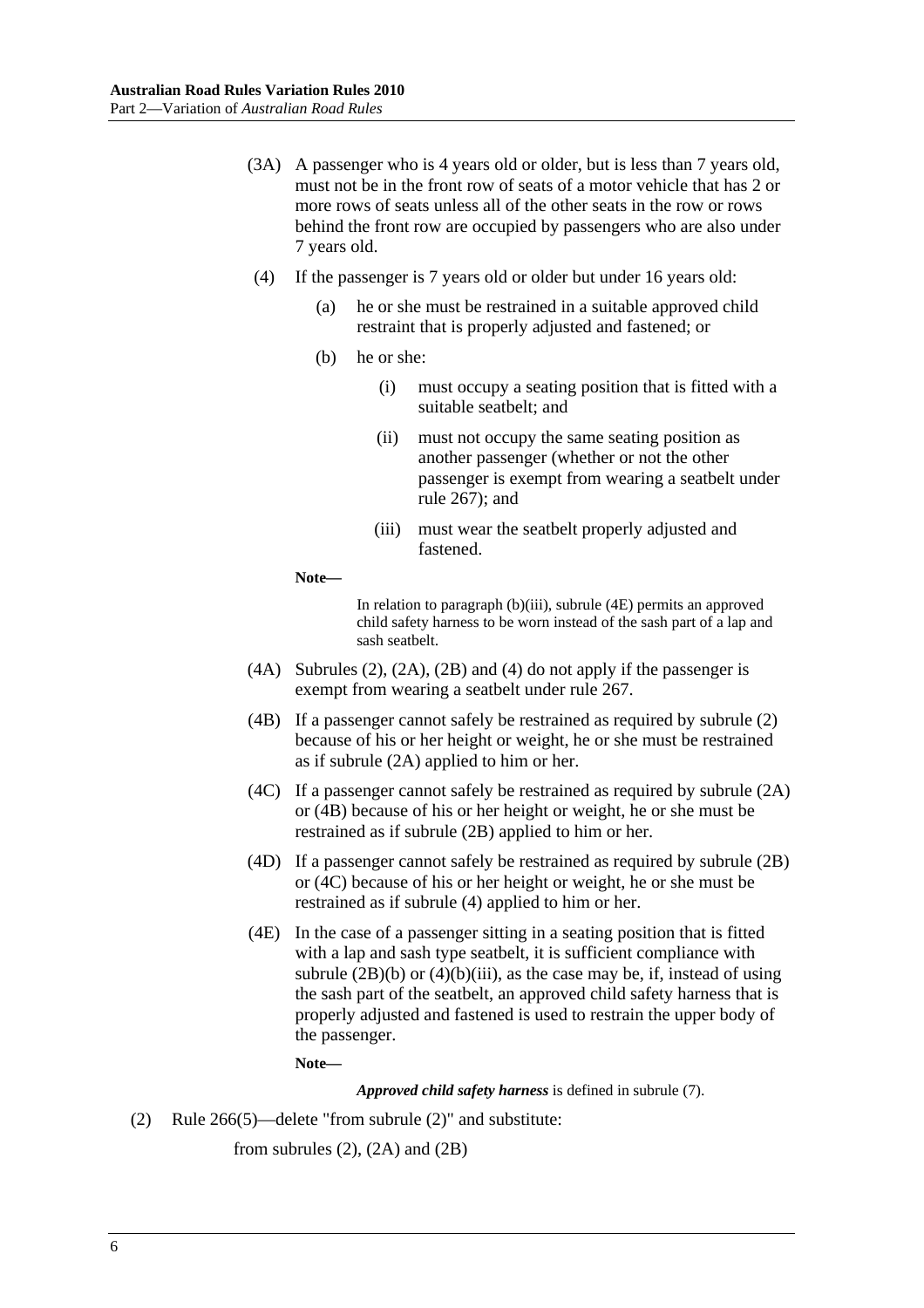(3) Rule  $266(5)(c)$ —delete "under 1 year old" and substitute:

the same age as the passenger

(4) Rule 266(5), note—delete the note and substitute:

**Note 1—** 

*Public minibus* and *taxi* are defined in the dictionary.

**Note 2—** 

Despite the exemption provided by this subrule, in order to comply with subrule (5A) the driver of a taxi or public minibus must ensure that passengers who are 1 year old or older, but less than 7 years old, wear a seatbelt.

- (5) Rule 266—after subrule (5) insert:
	- (5A) If the exemption set out in subrule (5) applies to a driver in relation to a passenger who is 1 year old or older, but less than 7 years old, and who is not exempt from wearing a seatbelt under rule 267, the passenger must wear a seatbelt that is properly adjusted and fastened to the best extent that is possible given the height and weight of the passenger.
- (6) Rule  $266(6)(b)$  and (c)—delete paragraphs (b) and (c) and substitute:
	- (b) an approved child restraint or seatbelt is suitable for a passenger if it is suitable for restraining, or to be worn by, the passenger.
- (7) Rule 266—after subrule (6) insert:
	- (6A) For this rule, a child restraint that is properly fastened and adjusted:
		- (a) is forward facing if, once it restrains a passenger, his or her head is closer to the rear of the vehicle than his or her feet;
		- (b) is rearward facing if, once it restrains a passenger, his or her feet are closer to the rear of the vehicle than his or her head.
- (8) Rule 266(7)—before the definition of *approved child restraint* insert:

*approved booster seat* means a booster seat approved, for the *Australian Road Rules*, under another law of this jurisdiction.

(9) Rule 266(7)—after the definition of *approved child restraint* insert:

*approved child safety harness* means a child safety harness approved, for the *Australian Road Rules*, under another law of this jurisdiction.

#### **11—Variation of rule 267—Exemptions from wearing seatbelts**

- (1) Rule 267—after subrule (1), including the note, insert:
	- (1A) A person in or on a motor vehicle is exempt from wearing a seatbelt if:
		- (a) the seating position that he or she occupies is not fitted with a seatbelt; and
		- (b) there is no requirement for that seating position to be fitted with a seatbelt: and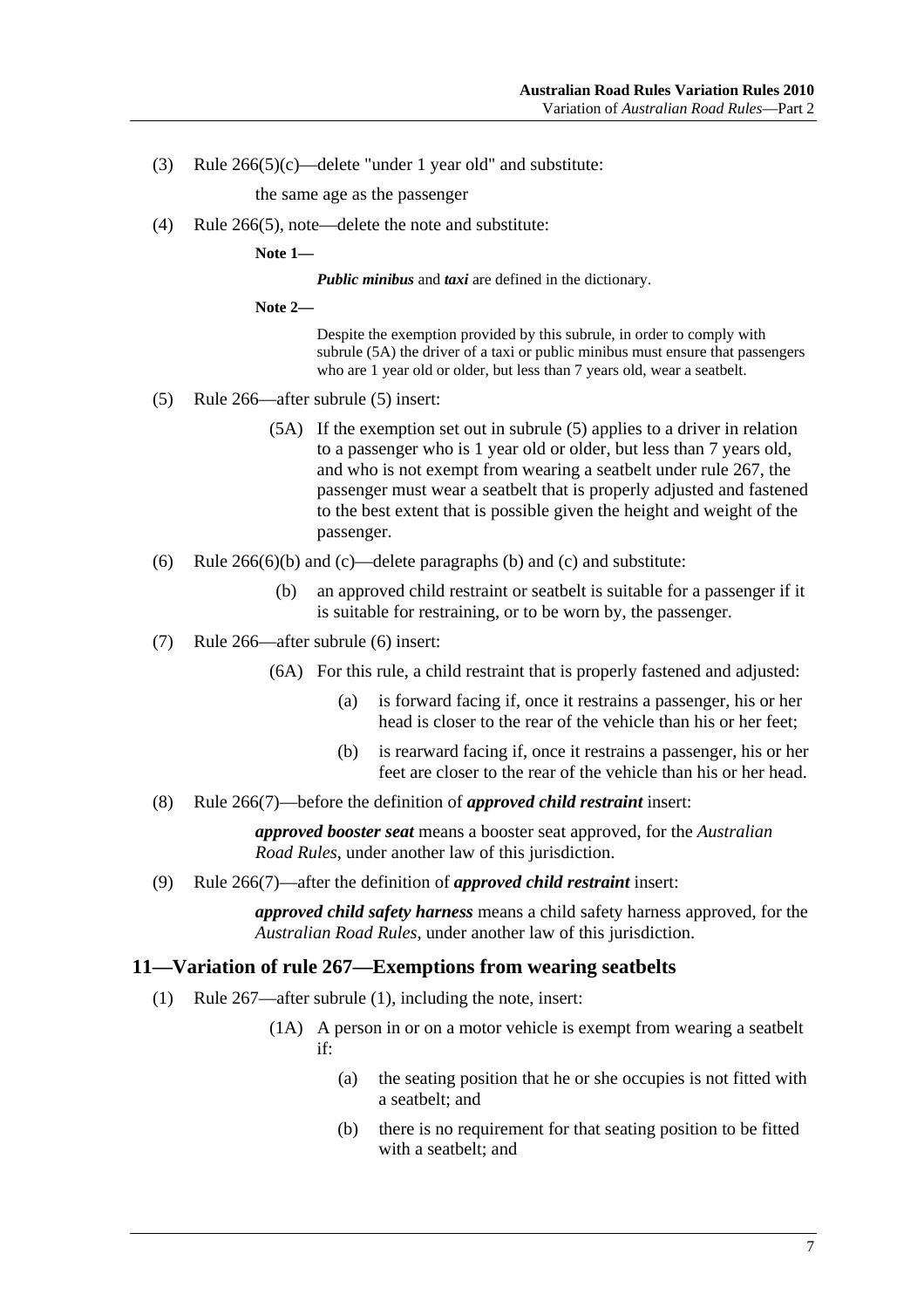- (c) all passengers in the vehicle who are exempt from wearing a seatbelt are complying with subrule (8).
- (1B) Subrule (1A) does not apply to a person who is under 7 years old.
- (1C) To avoid doubt, subrule (1A) does not authorise a passenger to whom rule 266(3) or (3A) applies to occupy a seat in the front row of seats in a vehicle that has 2 or more rows of seats.
- (2) Rule 267(3)(a)—delete "certificate," and substitute:

certificate (other than a certificate issued under subrule (3A)),

- (3) Rule 267—after subrule (3) insert:
	- (3A) A person is exempt from wearing a seatbelt if:
		- (a) he or she (or, if he or she is a passenger in a vehicle, the vehicle's driver) is carrying a certificate:
			- (i) that is signed by a medical practitioner; and
			- (ii) that states that, in the opinion of the medical practitioner, the person should not wear a seatbelt due to the person's medical condition; and
			- (iii) that displays a date of issue; and
			- (iv) that displays an expiry date that is a date not more than 12 months after the date of issue; and
			- (v) that has not expired; and
		- (b) he or she is complying with any conditions stated in the certificate; and
		- (c) there is no other law of this jurisdiction that states that this subrule does not apply in this jurisdiction.

#### **Note—**

*Medical practitioner* is defined in subrule (9).

(4) Rule 267(4)—delete "subrule (3) from wearing a seatbelt" and substitute:

#### subrule (3) or (3A)

- (5) Rule 267(5)(b)—delete paragraph (b) and substitute:
	- (b) either:
		- (i) if the vehicle has 2 or more rows of seats—the person is not in the front row of seats or there is not a seating position available for the person in another row of seats; or
		- (ii) if the vehicle is a police vehicle and has a caged, or other secured, area designed for the carriage of passengers—the person occupies a seating position in that area.
- (6) Rule 267—after subrule (5), including the note, insert:
	- (6) A person is exempt from wearing a seatbelt if he or she is providing or receiving medical treatment of an urgent and necessary nature while in or on a vehicle.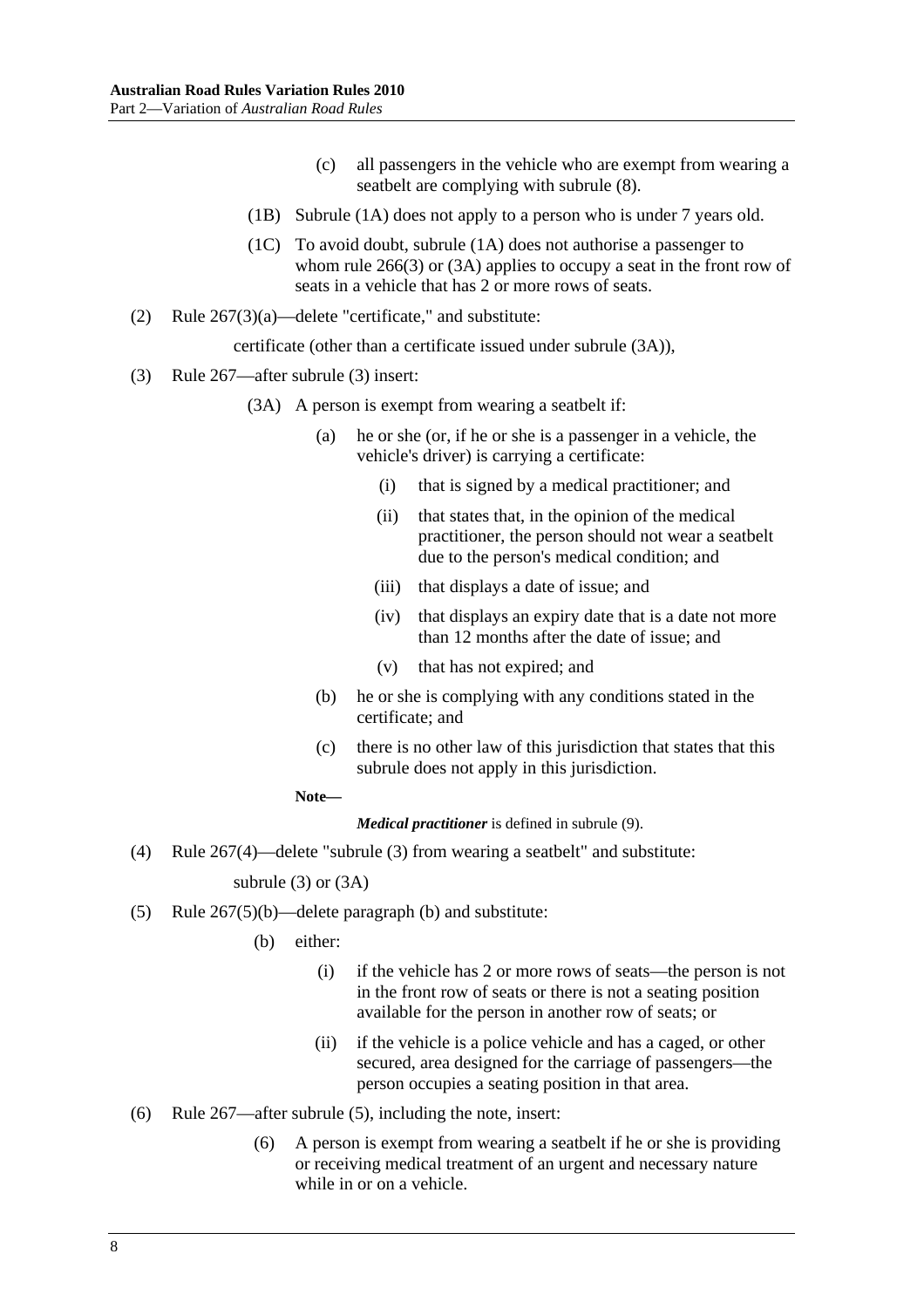(7) If a truck or bus has a sleeper compartment, a two-up driver of the truck or bus is exempt from wearing a seatbelt while he or she occupies the sleeper compartment for rest purposes.

**Note—** 

*Bus* and *truck* are defined in the dictionary.

- (8) If a vehicle does not have seatbelts or approved child restraints fitted to all its passenger seating positions, a passenger who is exempt from wearing a seatbelt under this rule must not occupy a seating position that is fitted with a seatbelt or an approved child restraint if the result would be that a passenger who is not exempt from wearing a seatbelt under this rule would be required to occupy a seating position that is not fitted with a seatbelt or an approved child restraint.
- (9) In this rule:

*medical practitioner* means a person who is a medical practitioner within the meaning of the *Medical Practice Act 2004*.

*two-up driver* means a person accompanying a driver of a truck or bus on a journey, or part of a journey, who has been, is or will be sharing the task of driving the truck or bus during the journey.

#### **12—Variation of rule 268—How persons must travel in or on a motor vehicle**

- (1) Rule 268(2), including the note—delete subrule (2), including the note, and substitute:
	- (2) A person must not travel in or on a part of a motor vehicle that is a part designed primarily for the carriage of goods unless:
		- (a) the part is enclosed; and
		- (b) he or she occupies a seating position that is suitable for the size and weight of the person and that is fitted with a seatbelt.

Offence provision.

```
Note 1—
```
*Enclosed* is defined in subrule (7).

```
Note 2—
```
Rule 265 deals with the wearing of seatbelts by passengers 16 years old or older, and rule 266 deals with the wearing of seatbelts by passengers under 16 years old.

(2) Rule 268(3)—insert at the foot:

**Note—** 

*Window* is defined in the dictionary.

- (3) Rule 268(4A)—delete "who is under 16 years old"
- (4) Rule 268(4B)—delete "who is under 16 years old"
- (5) Rule 268(4B)—delete "if the part is:" and substitute:

unless: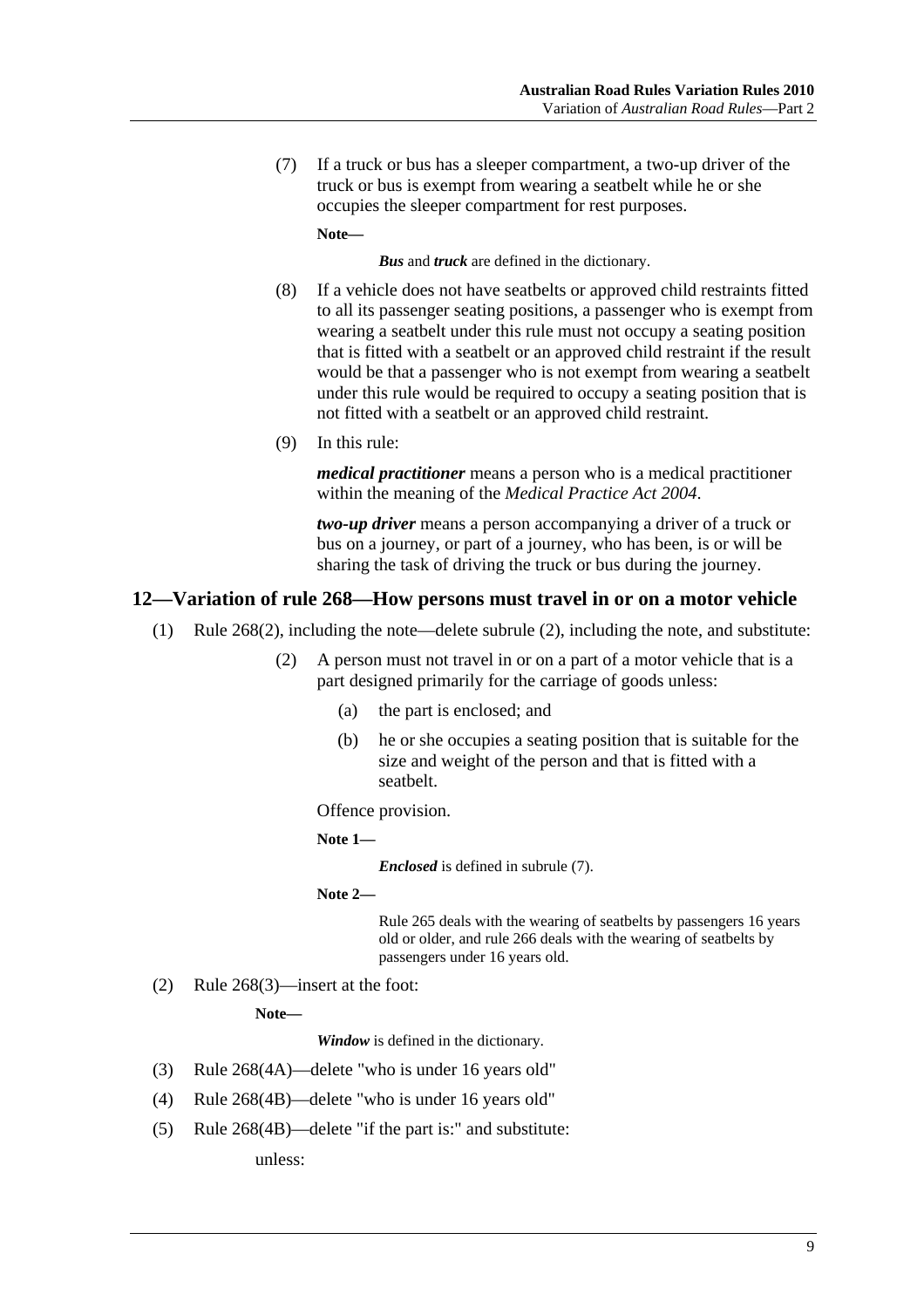- (6) Rule 268(4B)(a) and (b)—delete paragraphs (a) and (b) and substitute:
	- (a) the part is enclosed; and
	- (b) the person occupies a seating position that is suitable for the size and weight of the person and that is fitted with a seatbelt.
- (7) Rule 268(4B)—insert at the foot:

**Note—** 

Rule 265 deals with the wearing of seatbelts by passengers 16 years old or older, and rule 266 deals with the wearing of seatbelts by passengers under 16 years old.

### **13—Variation of rule 299—Television receivers and visual display units in motor vehicles**

- (1) Rule 299(2)—after paragraph (b) insert:
	- (ba) the visual display unit is a mobile data terminal fitted to a police vehicle or an emergency vehicle; or
- (2) Rule 299(2), note—delete the note and substitute:

#### **Note—**

*Bus*, *emergency vehicle* and *police vehicle* are defined in the dictionary.

#### **14—Variation of Schedule 3—Other permitted traffic signs**

(1) Schedule 3, after item headed "Area speed-limit sign", last occurring, insert:



 (2) Schedule 3, items headed "Road access sign", first and second occurring, (in each of which items the sign is green and contains the words "Prohibited on Freeway" amongst others)—delete the items